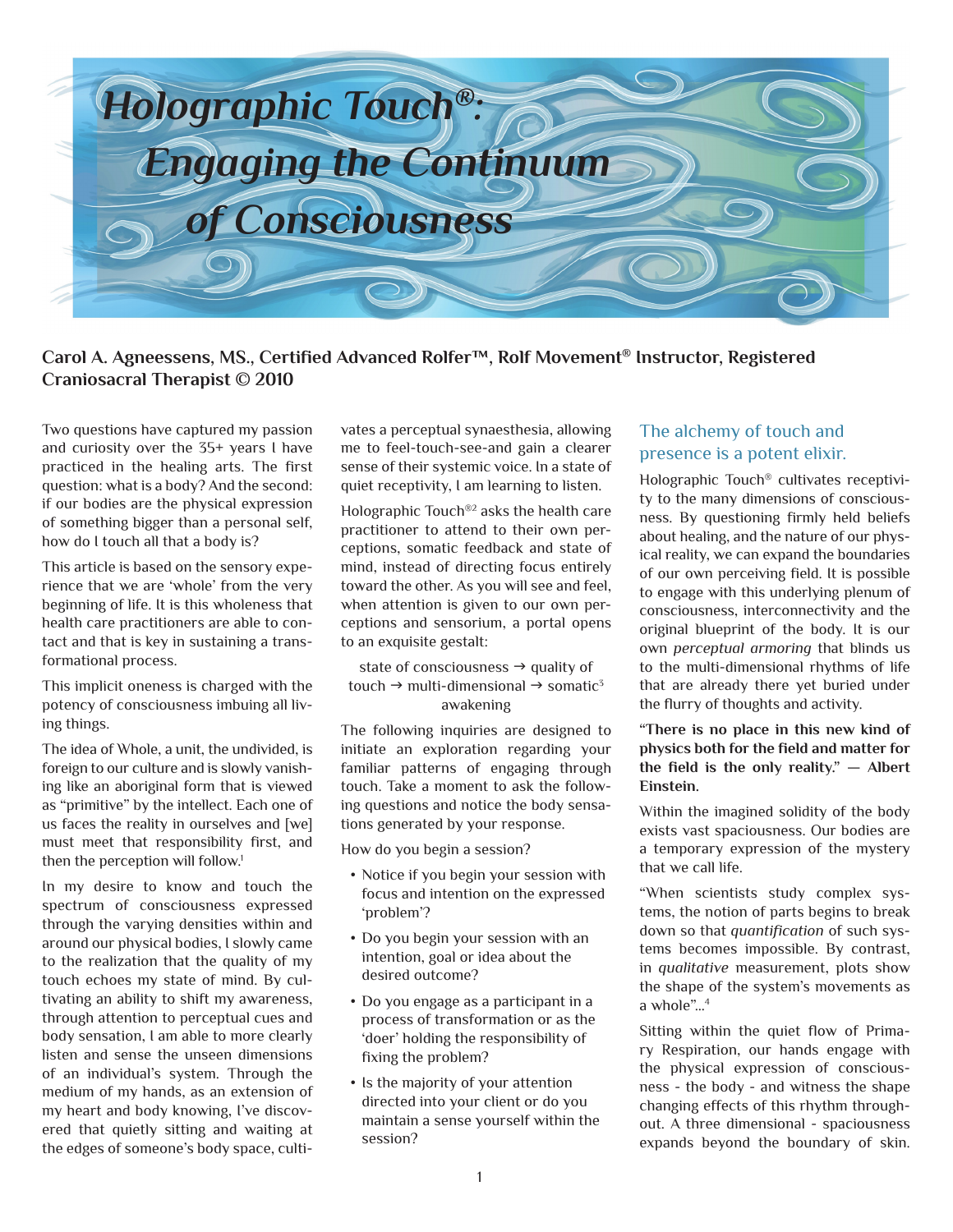The intelligence within consciousness is greater than the matter of our flesh.

**"What we observe as material bodies and forces, are nothing but shapes and variations in the structure of space." — Erwin Schrodinger**

A dynamic pulse of stillness vivifies the center of a non-material and translucent midline. Within a spacious interior, a numinous thread arises, a 'line' of vibrating potential, weaving together cosmos and earth, organizing, informing, yet not penetrating the body's density.

**"Man is something organized around a line." — Ida P. Rolf**

# The Dynamic of Touch and **Consciousness**

#### **Efferent and Afferent perceptual styles.**

In the ever quickening pace of a world squeezed by schedules and deadlines of time, the seduction of 'doing' chains many to watching the clock. Self-worth is often keyed to what we effect or accomplish in an hour or compress into a day. These patterns are reflected in nervous system activity and create a perceptual bias and tonal resonance.

To *effect* something or someone is to change the state as a direct result of action by doing. *Efferent* perception radiates awareness like a force field in order to sense the environment. This is a field of vigilance.<sup>5</sup> It is a model for directing intention into a system in order to correctly palpate, find the cause and resolve it.

Efference is derived from thinking, objectifying, separating, planning, and wanting to know what is going on in your client's body. Any perception, touch, technique, intention, or preconceived idea of motion that you apply to your client is efferent.<sup>6</sup>

*Afferent* perception describes attention inwardly directed. This is a state of receptivity to being in-formed. It is a state of yielding into the unknown moment. In this place of 'not-doing', the systemic intelligence of another informs the practitioner. Afference requires waiting. I have found that an individual's system 'speaks' most clearly to me if I wait at the edges of their skin boundary attending to my own orientation, sensations and perceptions. I wait and wait, and wait a little more as their system becomes acquainted with the tonal resonance of my presence and like a deer in the forest, begins to understand that the one who is waiting is not predator and they are not prey.

Touch has an effect on different centers of the brain, but especially the insular cortex. This part of the OFC [orbital frontal cortex] is generally regarded as having self-regulatory control of the entire corticolimbic system and autonomic nervous system. This means that the client who is receiving physical contact… is unconsciously reading the context of the touch as much as the sensation of the touch.7

The ability to differentiate whether we are touching and perceiving with an efferent or an afferent perceptual resonance is essential for cultivating receptivity in our hands and our touch. The fight-flight-freeze response inflamed by an efferent tone is quieted. As I continue to gain clarity about the subtle yet profound shifts in body sensation and state of mind between these two perceptual styles, the following inquiry arose.

### *Inquiry: Identifying your Perceptual Style*

As you sit in a comfortably aligned position, notice where your attention is settling. Notice if your attention moves easily out into the space around you or does your attention rest within yourself and your own body skin, or do you perceive a little of both - being out and being in at the same time?

- Notice the quality of your body sensations as you intentionally direct your attention into the room around you, directing it at a picture or plant or thing in the room.
- • Notice the felt sense of extending your attention specifically toward another person whether they are in the room with you or not.
- • Notice and shifting sensation in your cranium, your eyes, your breath as you direct your attention as if it is a force field toward another. This is efferent perception.
- Settle into a sense of body orientation: a sense of your feet on the floor, and the space around you. Perhaps you experience a sense of the weight of your body being supported by the chair as well as a soft visual sense of the room you are in. Imagine a center of stillness deep

within the midline within your body. Allow your intention to rest within that center of stillness.

- Allow the sounds within the room to come to you. If you hear a bird singing allow the sound outside the window to come to you.
- • If you can imagine being with a close friend, notice how it feels to settle into the security of your friendship, waiting for them to share the insights of their life. This exchange has the quality of afference.

Describe the difference you experience between these two perceptual styles.

# The Newtonian Body and Biomechanical Anatomy<sup>8</sup>

As a dedicated practitioner of Structural Integration for many years, 'my work' was informed by anatomical drawings, dissection labs, reading, and workshops guided by efferent perception. It was important to have this lens into order to correctly palpate, find the cause of the stated structural problem and resolve it. It was imperative to know and understand the function, anatomy and integral structure of the body. With this anatomical background, many pain symptoms and client concerns were relieved.

Anatomy, especially when studied through the remains of a dry cadaver, reveals the bio-mechanical underpinnings of the Newtonian body. Classically, it was thought that this body was a machine. If it is broken, it can be fixed, either by replacing a part (as in modern day surgery or putting a part in a better place and call for more efficient movement. A Newtonian view employs a fix it model of the world. And in this state of mind, it works.

However, when I touch, guided by Netter's Illustrated Anatomy as both map and template, my hands become more tool-like and I work from a mechanical linearity. Often, in an attempt to address the identified problem, (the particulate structure embedded in connective tissue), or in my zeal to find IT and fix IT, the 'lesion' being investigated blocks the movement of an interconnecting wave. The joy of years in the field of Structural Integration occurred when anatomical knowledge receded and I was guided by a systemic intelligence lighting the way through the myo-fascial planes.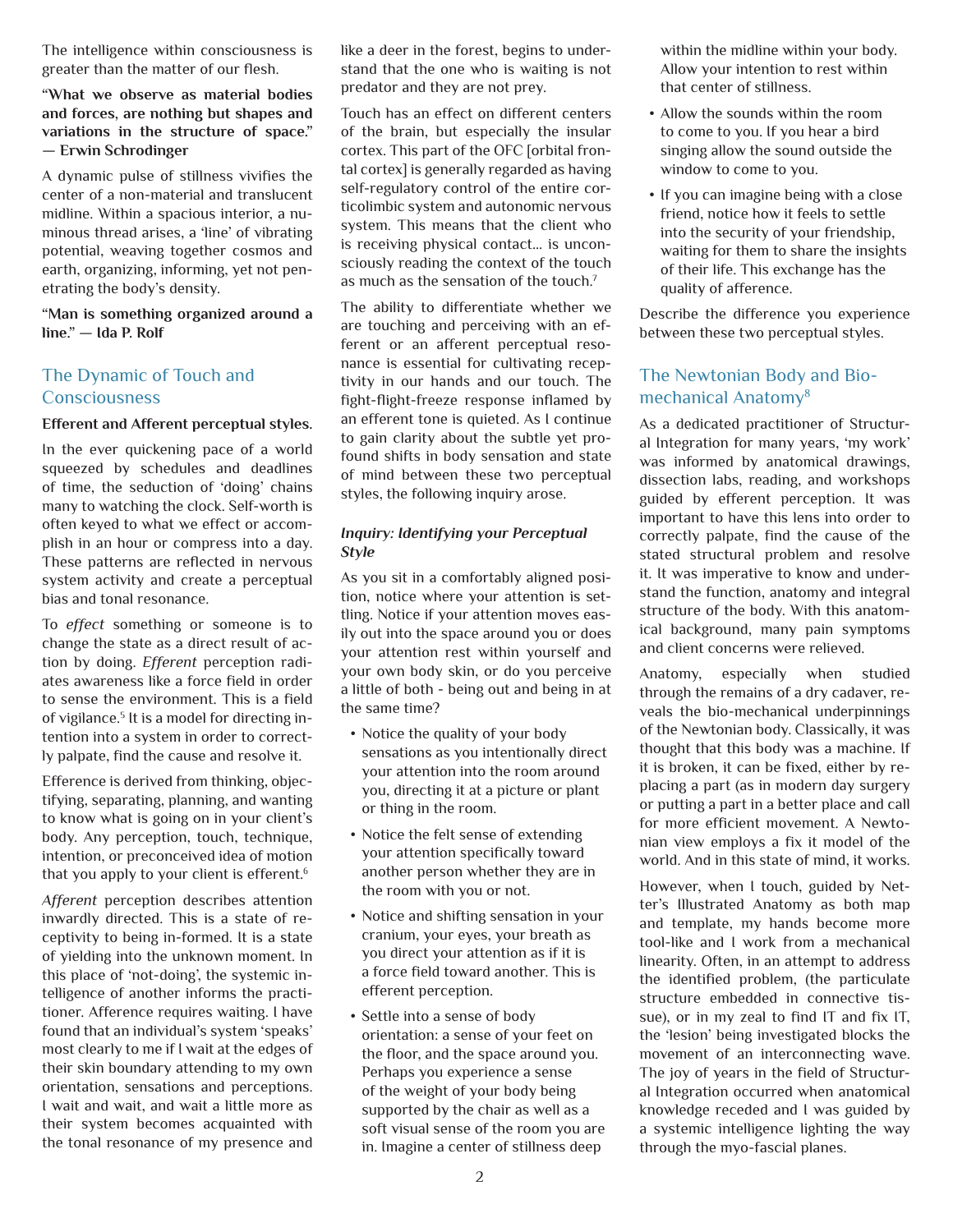**"Like the mass points of Newton, humans appear to be self-contained, mutually independent chunks of organized matter only externally related to each other and to their environment." — Ervin Lazlo.**

#### *Inquiry: Touch and the Bio-mechanical Mind*

The following exploration is not about your knowledge of anatomy but about attention to shifts in your state of mind, perceptions, and quality of touch when you are focused on palpating a specific anatomical part.

What is your experience as you search for and palpate a particular anatomical structure, whether it is gross anatomy or delicate nerve fibers? Notice the qualitative shifts as you assume the intentional mind behind palpatory specificity.

- Sit side by side a partner, place your hand on your partner's thigh.
- • Focus your intention on contacting the middle of the rectus femoris muscle. Remember the anatomical picture of the muscle beneath your hand. Let your hands palpate the musculature. When your attention focuses on a particular "event", in this instance we call the event the rectus femoris, what do you notice happens to the felt-sense of your hand?
- How does your partner experience your touch?

Try this a few more times with different anatomical landmarks, perhaps bone or organ or ligament. Attend to the quality of your touch.

When my intention is to palpate or manipulate specific tissues, with the efferent tone of fixing, I lose a quality of curiosity, a gentle inquiring into the unknown territory of another and the subtle exchange that occurs when I take the time, not only to touch, but to be touched by another's somatic intelligence.

Is it possible to set aside the belief that depth is a matter of muscle or directing intention into another's body? Whether you are diving into tissues with a strong hand or an energetic one, notice the quality of your touch, your thoughts, and the felt sense of your own system as you work from a Newtonian understanding of the body.

I do not see anatomy when I treat. I do not visualize, yet I see a physiological living process in motion. Visualization of static anatomy inhibits function in both the operator and the patient. Let the process reveal itself to all your senses, you will "see" clearly.<sup>9</sup>

# Sensing Fluidity: The Embryonic Body and Primordial Anatomy

**"…A successful response from the cerebrospinal fluid…is an intensified interchange between all the fluids of the body…It is definitely evident that the reaction is systemic and includes the whole body even within the bones." — Anne Wales DO**

There is an ocean within. A saline viscosity permeates every nook and canny of our body, floating cells, vessels, organs and bones. Contained by the boundary of skin, fluids generate pathways of information flow, connectivity and conductivity. The sacred waters within our body space carry life's beginnings emerging from the primordial well of time.

### *The scientific basis for a fluid body*

As my thinking shifts from a 'fix it' state of mind to one of fluid integration, a homogenous quality can be sensed throughout the physical body. Bones, blood, lymph, nerve, musculature etc. share one coherent movement. Fluidity engenders the sensation of wholeness.

William Sutherland, DO, the founder of cranial osteopathy, spoke of a fluid body which held the lesions of a system and obstructed movement toward an individual's well-being. The relationship between the physical and the fluid body is really the foundation of the biodynamics and biokinetics of embryology.10

The embryo, as an archetype of perfect form, serves as a blueprint for our body's ability to heal itself. The formative, and regenerative uid forces that organize embryological development are present throughout our life span, ready for our cooperation in harnessing their therapeutic potency. In other words, the forces of embryogenesis become the forces of healing after birth.<sup>11</sup>

During childhood, water comprises a significant proportion of our bodies (75-80%). As adults our total body water decreases to about 60%. Bones are 20% fluid.<sup>12</sup>

Our bodies are mostly fluid. Although as adults it is said that we lose this as we age, remember that once upon a time we were a fluid and pulsating mass of undifferentiated potential within the saline sea of a maternal womb.

Initially, 98% of the embryo is fluid. It is this fluid movement that lays down the shape for muscles, bones and other anatomical structures. Water knows no boundary and in an enclosed system spiraling patterns imprint all function and structure. Living tissues contain thousands of different kinds of molecules, each of which is surrounded by water. Most people do not recognize that the body is a water system that both regulates and conducts information and can be imprinted.

**Molecules do not have to touch each other to interact. The electromagnetic field along with water forms the matrix of life. Water…can form structures that transmit energy.13 — Albert Szent-Gyorgi.**

The fluid Body shapes and re-shapes texture and form. This body resonates with life perpetuating potency and is a unique biological entity. To engage the fluid body of another, I must be willing to engage this dimension permeating and surrounding my own physical body. Spiraling and interconnecting fluidity moves through me, softening and melting the density of structural compressions held by the ground substance of flesh. Porous and permeable, my sensorium expands as I engage a different kind of knowing and re-membering. I dwell in primordial waters. Sitting within this fluidic egg, my mind shifts from linear patterns of thinking to an instinctual knowing. Inspiration infuses and ignites cortical firings and glial connections; from cause - effect to acausal understanding; from isolation to connection with something more than that which I know myself to be.

In this world, the edges soften and something 'other' breathes me.

Fluid conducts and carries information. These oceanic inner waters of life sustain a deepening harmony crucial to health and connectivity.

According to the Bushman, an individual's separation from that part of themselves that is connected to "everything else" leads to fear and a sense of alone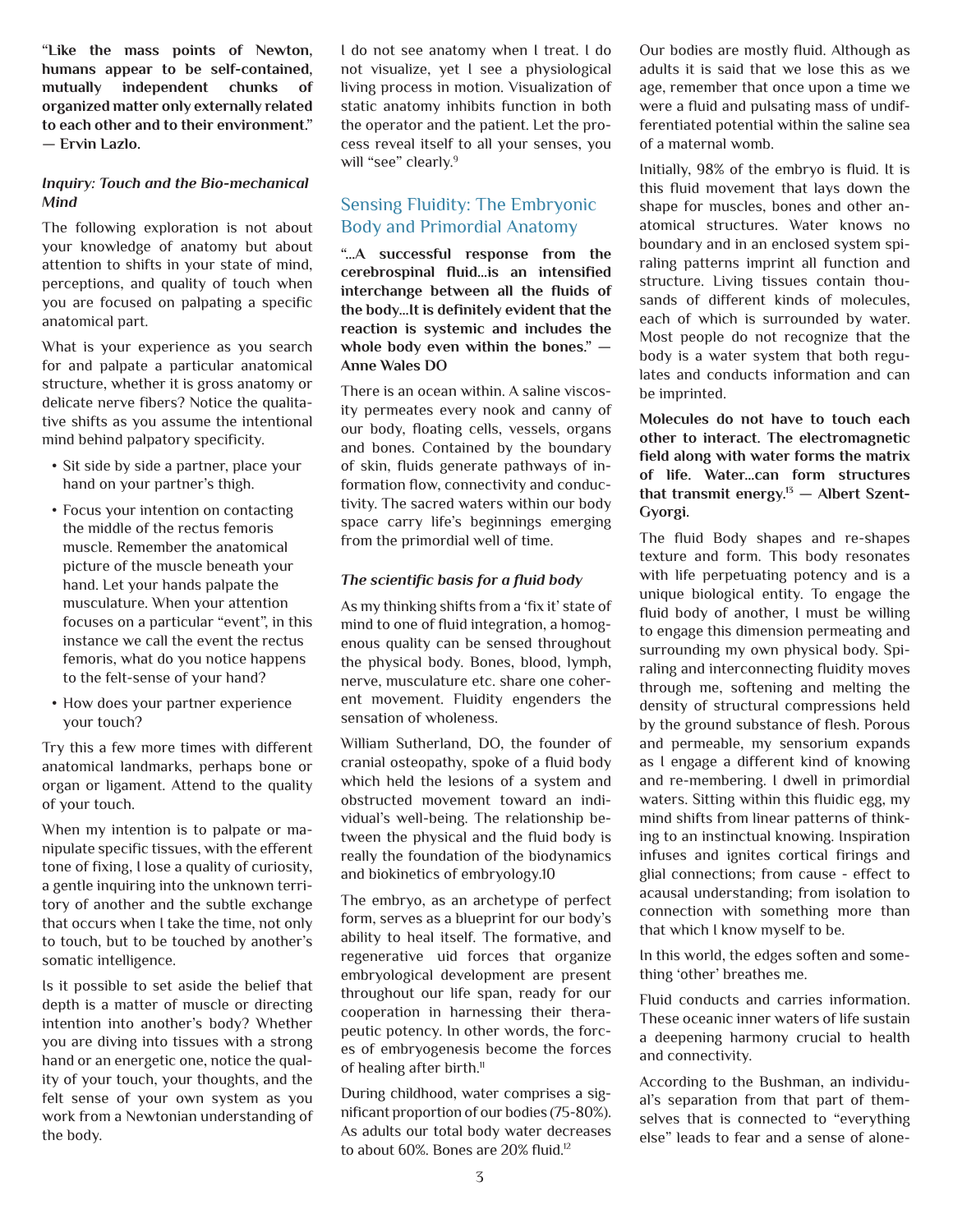ness, and this facilitates the disease process. Because treatment using the BOCF (biodynamic osteopathy in the cranial field) connects the patient to nature, the patient receives an immediate experience of "not-aloneness" or "belonging" in a deep way.14

If I wish to sense and know the Fluid Body I must cultivate an afferent way of knowing and touching. As a practitioner, I have to reduce the cultural bias driving efferent activity. I have to question the intention I direct through an individual's system and yield to the sensory understanding of a receptive perceptual state of mind.

#### Inquiry: Engaging the Fluid Body

Sit side by side a partner. This exploration is in three parts. Initially it is important to get feedback on the familiar way you initially contact another when you begin a session.

1). Place your 'working' hand on your partner's thigh.

How do you experience the touch of your own hand? How does your partner experience your touch? Give and receive feedback.

2). Sensing your buoyant hand.

Within your own hand – sense its inner ocean. Allow your awareness to rest within the bones of your hand – settle into the blood filled lattices of your bone marrow. Take time to sensually absorb the transformation of your hand as you re-member its inherent fluidity.

3). Now, place your fluid hand on your partner's thigh. Explore the felt sense of your hand as a buoyant medium, floating on the sea of interstitial fluids and tissues comprising your partner's thigh.

 Do you and/or your partner experience a different quality in your contact when you initiate with a fluid hand rather than your familiar hand?

- • With a buoyant hand, do you or your partner experience a contact that engages the whole?
- As practitioner, do you notice any shift in your perception or state of mind as you sense more of your own fluidic nature?
	- • Perhaps there is a slowing down, a sense of relaxation, or some other shift in perception as you sense the

fluidity of your hand.

- • Notice if instead of feeling only muscle you may feel the homogeneity of their body. For example, the bones, tissues, and fluids feel interconnected, as if they are one thing.
- • Allow a sense of the back of your hand as much as the palmer surface which is in contact with your partner.
- • Try this a few more times with different anatomical landmarks, perhaps bone or organ or ligament. Attend to your quality of touch and the shift in state of bodymind.

The fluid body remains hidden from my perception when I engage 'it' from a bio-mechanical state of mind, or as a technique to be applied when all else fails. It is a whole body experience of becoming one, of embracing both our autonomy and connectedness to everything at one and the same time. It is a practice of knowing this duality yet releasing it in order to be taken to a ground of wholeness in which the ego driven self is no longer the one who knows or is the doer.

**"There is no drop of water in the ocean, not even in the deepest parts of the abyss, that does not know and respond to the mysterious forces that create the tide." — Rachel Carlson**

# The Quantum Body: Engaging the Holographic Matrix

As practitioners in the healing arts, we have the rare opportunity to remember our interconnectedness to a world beyond our brain and body. The potential for perceiving multi-dimensionality arises in each therapeutic session. The sensorial understanding, that our bodies are the portal through which we engage dimensions beyond the scientifically proven or physically manifest, is an ever-present reality. In western culture, these dimensions are often ridiculed, dismissed, and denied. Our bodies are a condensation of consciousness – a range of knowledge exists through and beyond the physical realm. Consciousness extends in all directions throughout all matter of space and time.

In order to experience these multi-dimensional facets, I have worked through my own perceptual barriers cultivating the somatic qualities of permeability and fluidity. In a very real sense, accessing this domain requires a reexamination of my beliefs about what the body is and ways of living. By exploring beyond the culturally myopic view of how life functions, a realization and understanding emerges igniting a unified field of knowing. We can re-member our fundamental wholeness, a beginning that speaks to an inseparable connection to everyone and everything.

How is it that we can learn to touch in a way that supports the re-membering of origins and the underlying matrix that is cosmic consciousness?

Our hands can become a vibrating continuum between the most solidified forms of consciousness (like bone) to the more subtle forms of consciousness – the original matrix, the informational field and the rich emptiness that holds all. In order to immerse myself in this phenomenal field, I was jolted by the realization that this continuum is always there. It was my own perceptual armoring that restricted this sensual knowing.

Although I was introduced to the geodesic dome of Buckminster Fuller's genius years ago, it was only recently and while walking the beach during winter's low tide, that an image of an iridescent blue tensegrity shape appeared before me. This image flashed as if neon. I hurried home to research the cellular existence of the structure. Tensegrity proffered an explanation for the unusual visual and kinesthetic feedback arising through my hands during biodynamic craniosacral sessions. And it was the exceedingly fine interlinked filaments forming the cellular geodesic structures, that I sensed and envisioned in my hands.

Triangular, octahedral and tetrahedral forms are self organizing patterns in all biological structures for they represent the best organization of least energy (energy efficient) and mass (size) through structures of continuous tension and local compression, that is through tensegrity.15

Throughout his numerous writings, Ervin Laszlo, speaks of a cosmic memory field. He defines this as a real, lived experience that conveys a thought, an image, or an intuition that was not transmitted by our senses either at the time it happened or at anytime before. This lived experience occurs in the extra- or non-sensory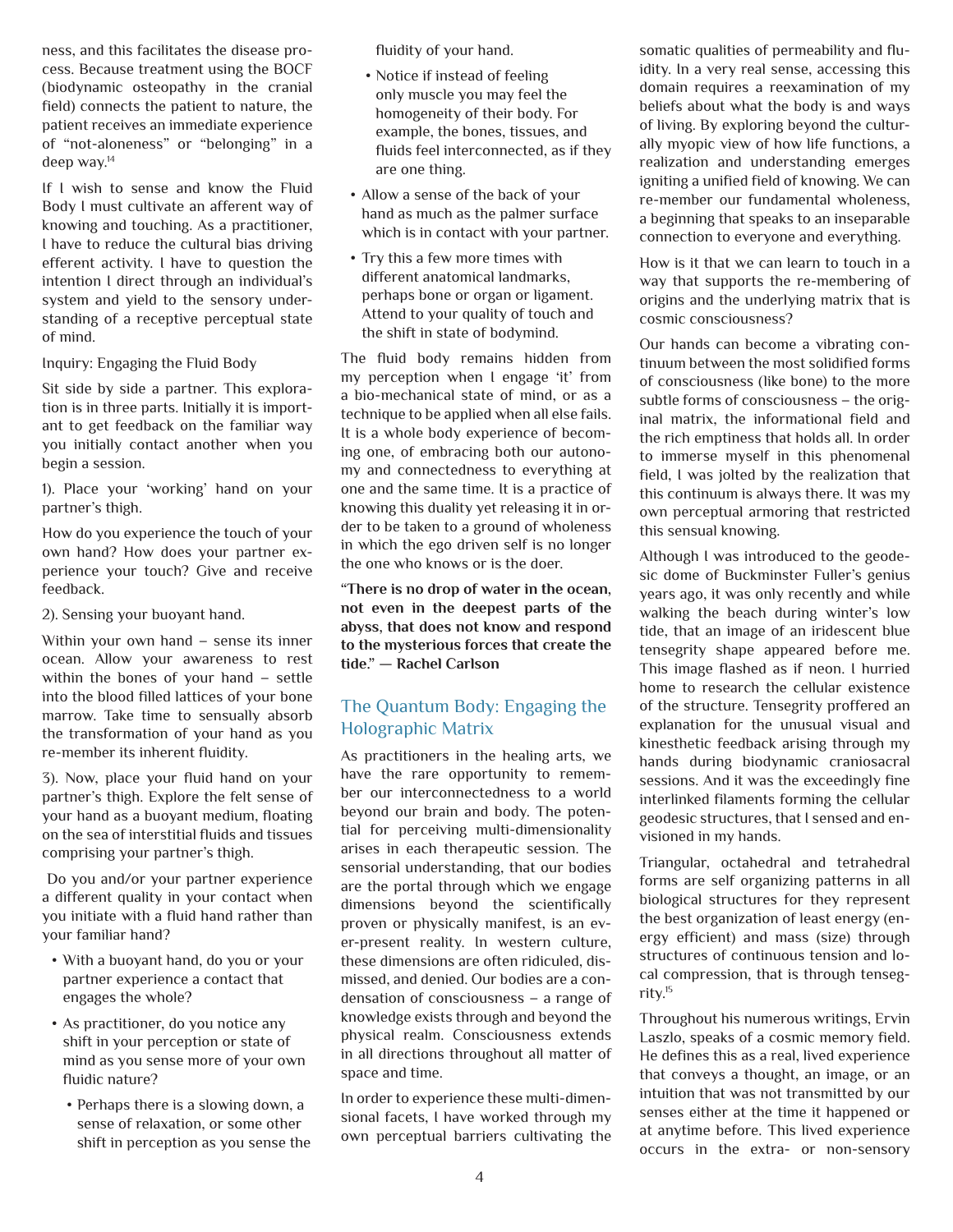mode.16 Perhaps I had entered Laszlo's field of cosmic envisioning during my twilight walk.

### *Inquiry: Your Multi-dimensional Hand and Holographic Touch®*

The following inquiry is first done solo and then with a partner who is lying on a table.

- • A solo exploration: notice the shape and felt sense of your hand. Let it rest on your thigh.
	- • Sense the texture of your clothing on which your hand rests. Let your attention rest in the surface of your palm. (as if your palm could count the threads of your clothing)
	- • Now sense the space in the middle of your hand. That is the space of bone, blood, tissues and fluids. Allow a sense of depth and dimension in your hand.
	- • As you settle and sense the field around you, notice and allow the back of your hand gently expanding away from your palm which remains in contact with the clothing of your thigh.
	- • Notice the spacious dimensionality within your hand. You might feel the entire inside space of your hand as fluid and breathing. **Do not 'will' this experience. Just notice the response in your hand as you recognize the dimensions of your inside space.**
- • Now with your partner:
	- • Settle yourself in a place of quiet stillness.
	- • Comfortably sit so that you are facing the side of your partner (at waist level).
	- Place your lower hand underneath her thigh or knee (whichever is more comfortable for your arm extension) and your upper hand beneath her shoulder. This is a position called the PIETA.17
	- • Settle into an awareness of the contact between the palm surface of your hand and your partner. Allow this perception to deepen as you sense the whole of their system.
	- • Notice the space between your

palm and the back of your hand.

- • You may begin to sense expansion through the tissues in the middle of your hand. It may feel as if the back of your hand is expanding away from the surface of your palm.
- • Wait.

**(An important caveat in all explorations: DO NOT drive the exploration through WILL or a CONCEPT of what you imagine is supposed to happen. Wait, let your system find the sensory qualities of expansion, space and breath.)**

- As you wait with in this state of deepening stillness, cultivate a sense of the field around you, containing and 'holding' you. You do not have to go out to find it. Instead become aware of the ever-present and potent field surrounding and permeating you.
- • Perceive even the most subtle shifts within your hand and perceiving self.
- • You might begin to notice the back of your hand slowly extending into the field – perhaps meeting the edges of the room or even beyond the room.
- • As you experience your hands becoming more permeable, continue to notice the deepening stillness and connection that is occurring between you, your partner and the field. You may experience a moment where the membranes of separation dissolve. You might also notice that your partner's body is becoming more porous and following the movement of spacious connection into the field.

While exploring 'holographic touch'®, I realized that my touch needed to be more than a feather's weight. As I engage an individual's system - with gentle yet firm presence - my hands began to transform in the distinct way I have described. They became more porous and dimensional, and my client's system mirrored this state. Whether I was connecting with organ, tissue or bone, I experience the synesthesia of seeing-feeling their system expand into the vast field surrounding both of us. The membranes separating

their system, my system, my hands, their issues, became a unified experience of expansion, and shifting form. From these experiences, the role of the tensegrity function was clarified. I imagine it to be the archetypal functional-structure connecting the intercellular space of my body's trillion-plus cells to the holographic matrix and blueprint of origin. Tensegrity, lifts the compressive forces of cultural imprinting, trauma and injury.

From the palpable and experiential to the scientifically researched, I found that cellular tensegrity provides both a sensorial bridge and biological understanding for the continuum I was experiencing. The body as a whole and the matrix we are embedded within form a geodesic continuum. In a way it is the gossamer glue of our cosmic connectedness.

A tensegrity structure forms a stable yet dynamic system that interacts efficiently and resiliently with forces acting upon it. Tensegrity provides a conceptual link between the structural systems and the energy-informational systems.18

Cells and intracellular elements are capable of vibrating in a dynamic manner with complex harmonics, the frequency of which can now be measured and analyzed. … It is important to understand the mechanism by which this vibrational information is transferred directly throughout the cell. From these observations we propose that vibrational information is transferred through a tissue tensegrity-matrix. … A tensegrity tissue matrix system allows for specific transfer of information through the cell by direct transmission of vibrational chemomechanical energy through harmonic wave motion.19

## In Summary

Sitting within the stillness of the mystery we call life, I recognize the subtle yet palpable dimensions just beyond the seductive veil of the material world.

By following my passion to expand the spectrum of my touch, I found my way to Holographic Touch and its ignition of a numinous body. By questioning the belief that diving into physiological depths is the avenue for repair, a novel understanding arose. Waiting at the edges, orienting to my own sensorium, and cultivating spaciousness within my own